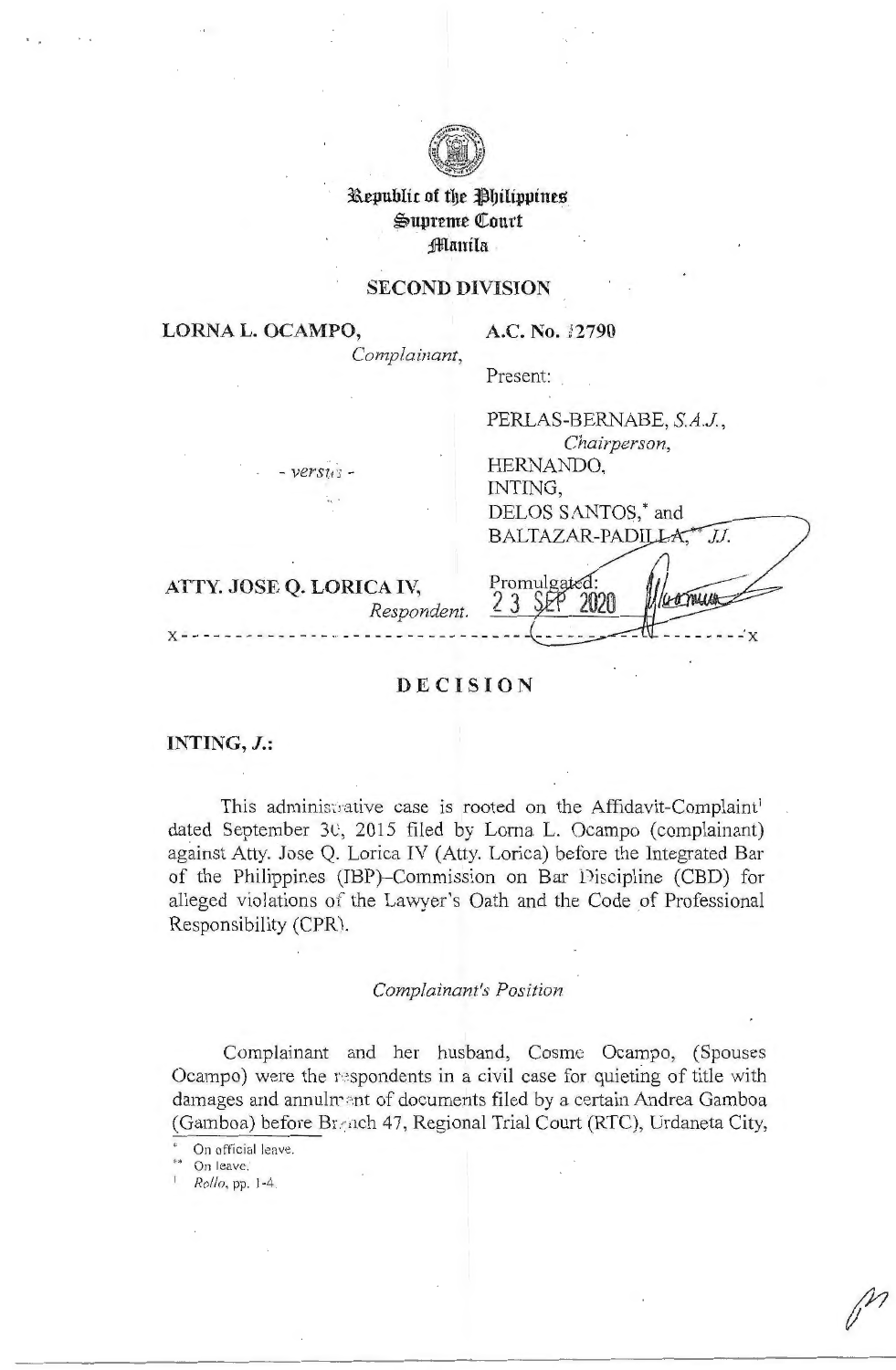$1 - 4$ 

Pangasinan.2 While the case was pending, their counsel, Atty. Eladio C. Velasco (Atty. Velasco), passed away without the knowledge of the court.<sup>3</sup> Thereafter, the RTC declared them in default<sup>4</sup> and rendered judgment in Gamboa's favor.<sup>5</sup>

This prompted the Spouses Ocampo to engage the legal services of Atty. Lorica for the filing of their Petition for Annulment of Judgment (Annulment Petition) with the Court of Appeals (CA) on the ground of extrinsic fraud. The CA, in turn, referred the case to the Executive Judge of the RTC, Urdaneta City, Pangasinan for raffle to any branch therein, with the exception of Branch 47, for the reception of evidence and further proceedings. The case was raffled to Branch 48, RTC, Urdaneta City, Pangasinan.<sup>6</sup>

Upon completion of the records of the proceedings and the transcripts of stenographic notes, the case was then forwarded to the CA for proper disposition. The CA, in its Decision<sup>7</sup> dated February 27, 2014, dismissed the Annu'ment Petition for lack of merit.<sup>8</sup> It ruled that the negligence of Atty. Velasco in the handling of the subject civil case did not qualify as extrinsic fraud, considering that complainant and her husband had been aware of Atty. Velasco's illness and incapacity to attend to their case.<sup>9</sup>

Complainant alleged that Atty. Lorica received a copy of the CA Decision on March 10, 2014, but he failed to notify them of the adverse ruling right away. (nstead of informing them of the CA Decision personally or by contacting them through their mobile phone, Atty. Lorica wrote them a Letter dated March 11, 2014 advising them that they had fifteen days from March 10, 2014 within which to file a motion for reconsideration with the CA.<sup>10</sup>

<sup>&</sup>lt;sup>2</sup> See Complaint for Quieting of Title with Damages and Annulment of Documents dated September 23, 2002, *id.* at 5-9.

<sup>3</sup>Id. at 1.

<sup>4</sup> See Order dated February 20, 2004, *id.* at 49.

<sup>&</sup>lt;sup>5</sup> See Decision dated March 15, 2006, *id.* at 10-17; penned by Judge Meliton G. Emuslan.

<sup>&</sup>lt;sup>6</sup> See Amended Decision dated August 14, 2009, *id.* at 83-87; penr•d by Associate Justice Pampio A. Abarintos with Associate Justices Portia Aliño-Hormachuelos and Marlene Gonzales-Sison, concurring.

<sup>7</sup>*Id.* at 91-98; penned by Associate Justice Marlene Gonzales-Sison *vii* th Associate Justices Rosmari D. Carandang (now a Member of the Court) and Edwin D. Sorongon, concurring.

Id. at 97.

<sup>&</sup>lt;sup>9</sup> *Id.* at 96.

 $10$  *Id.* at 1.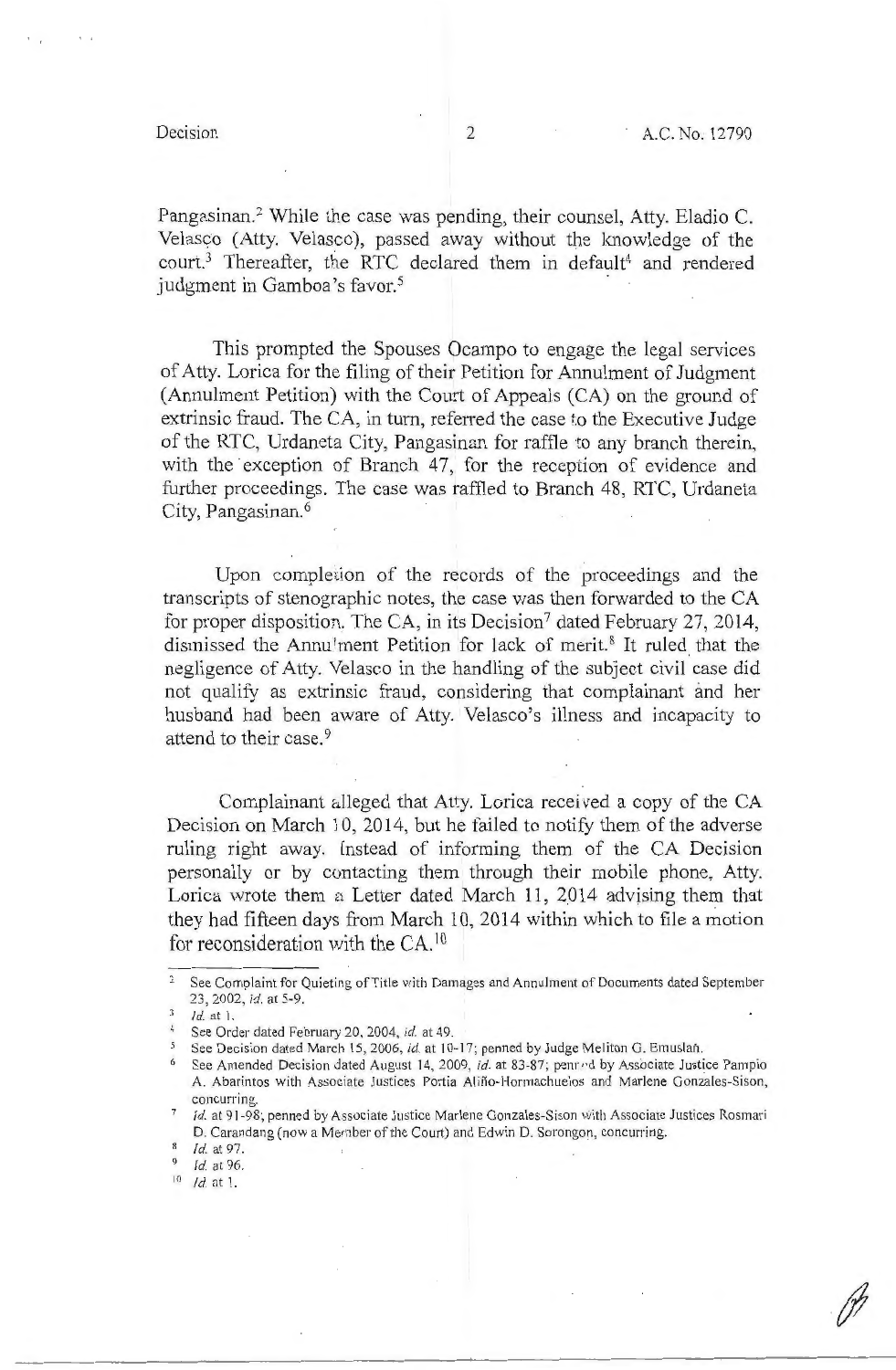Complainant and her husband received the letter on March 23, 2014, or two days before the lapse of the 15-day reglementary period for the filing of their motion for reconsideration. Thereafter, they. went to Atty. Lorica's office and expressed their interest to seek relief from the CA's adverse ruling. Atty. Lorica, however, asked them to first pay P25,000.00 as his professional fees and to provide a new set of records of the case for the preparation of a motion for reconsideration of the CA Decision.<sup>11</sup>

Due to the difficulty faced by Spouses Ocampo in raising funds to pay for Atty. Lorica's legal services and securing another set of case records, they opted to look for another lawyer and allowed Atty. Lorica to withdraw as their counsel. Fortunately, the Spouses Ocampo, through their new counsel, were able to timely file their motion for reconsideration with the CA.<sup>12</sup>

Thus, in her Affidavit-Complaint, complainant charged Atty. Lorica with violations of the CPR and the Lawyer's Oath for: (a) failure to promptly notify them of the CA's adverse ruling; (b) having lost the records of the case; and (c) requiring the payment of professional fees before assisting them in the filing of their motion for reconsideration before the CA.<sup>13</sup>

## $Respondent's Position$

In his Verified Answer,<sup>14</sup> Atty. Lorica claimed that when he received a copy of the CA Decision on March 10, 2014, he and his staff tried to contact the Spouses Ocampo through their mobile phone but they were either *"out of coverage area"* or their mobile number was *"no longer in service.*" He thus decided to write them the following day to inform them of the adverse ruling against them.<sup>15</sup>

- $11$  *Id.* at 2.
- $12 \,$   $Id.$
- 13 Id. at 2-3.
- <sup>14</sup> *Id.* at 37-48.
- 15 Id. at 42.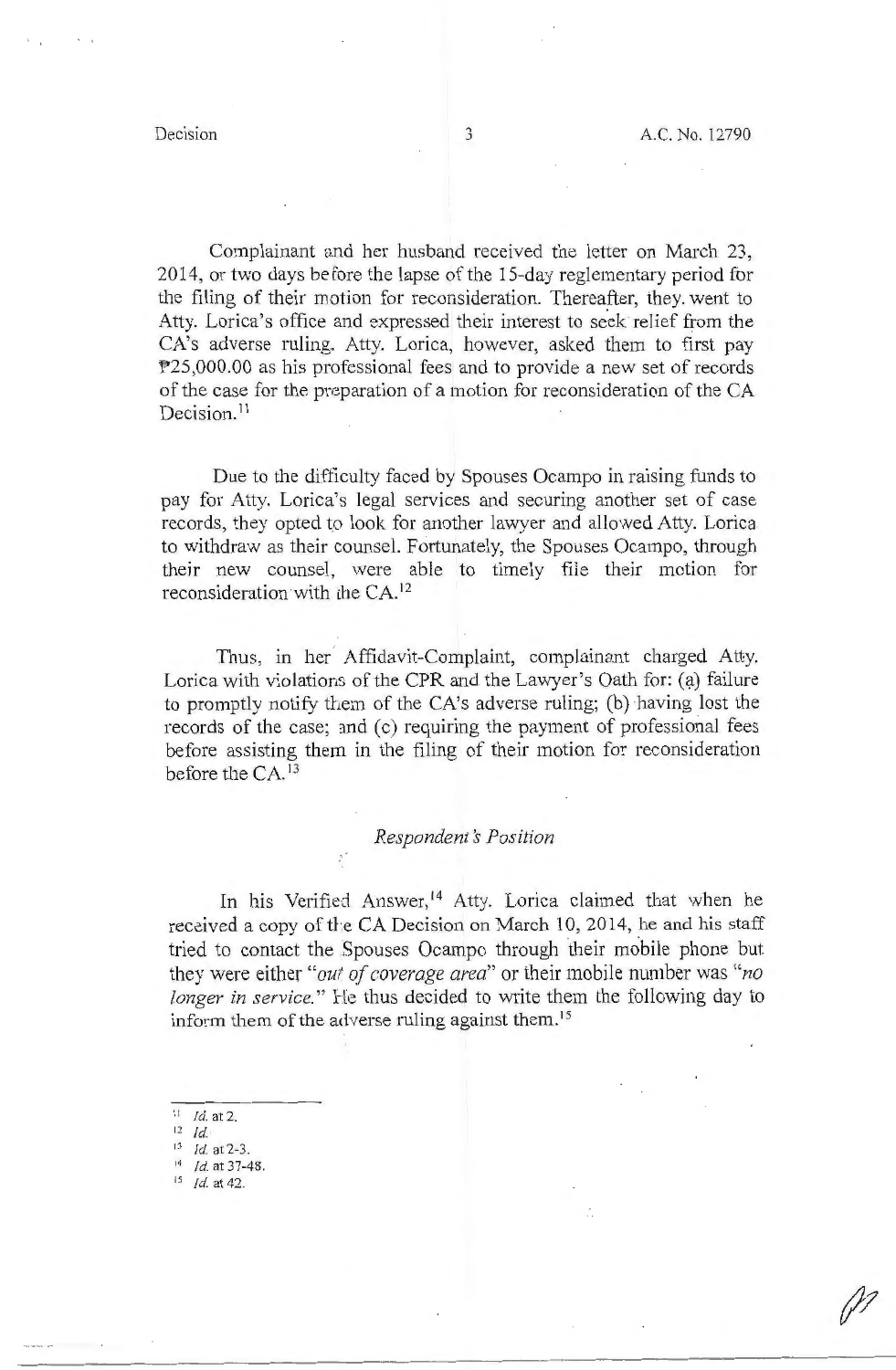Atty. Lorica further averred that when Cosme Ocampo went to his law office, he had already drafted a motion for reconsideration which he expected to finalize before March . 25, 2014. He vehemently denied asking for the amount of P25,000.00 for the preparation of the motion and explained that the fee was meant to cover all litigation expenses, including the filing fees and the preparation of a petition for review on *certiorari* before the Supreme Court. <sup>16</sup>

In addition, Atty. Lorica likewise denied having lost the records of the case. He argued that the certified copies of the exhibits handed to him by the Spouses Ocampo had been duly submitted to the trial court in the Formal Offer of Exhibits. <sup>17</sup>

## *The IBP s Report and Recommendation*

In his Report and Recommendation<sup>18</sup> dated February 21, 2018, IBP Investigating Commissioner Oliver A. Cachapero (Investigating Commissioner) found Atty. Lorica guilty of violating Canon 17, Rule 18.04, Canon 18, and Rule 22.02, Canon 22 of the CPR as well as the Lawyer's Oath, and recommended that he be suspended from the practice of law for a period of one year.<sup>19</sup>

The Investigaring Commissioner observed that Atty. Lorica had unmistakably breached his duty under Rule 18.04, Canon 18 of the CPR when he failed notify complainant of the adverse ruling against them in a timely manner.20 He explained that:

Respondent's sending of the letter through mail and his conduct of not verifying whether the letter had already been received by the Complainant is unmistakably in breach on his duty in this, regard. His manner of informing his client is seen as too lackadaisical and lacking in ze st.  $x \times x^{21}$ 

- $16$  *Id.* at 43-44.
- 17 *Id.* at 44.
- $18$  *Id.* at 212-218.<br> $19$  *Id.* at 218.
- 
- <sup>20</sup> *Id.* at 216.
- 21 *Id.*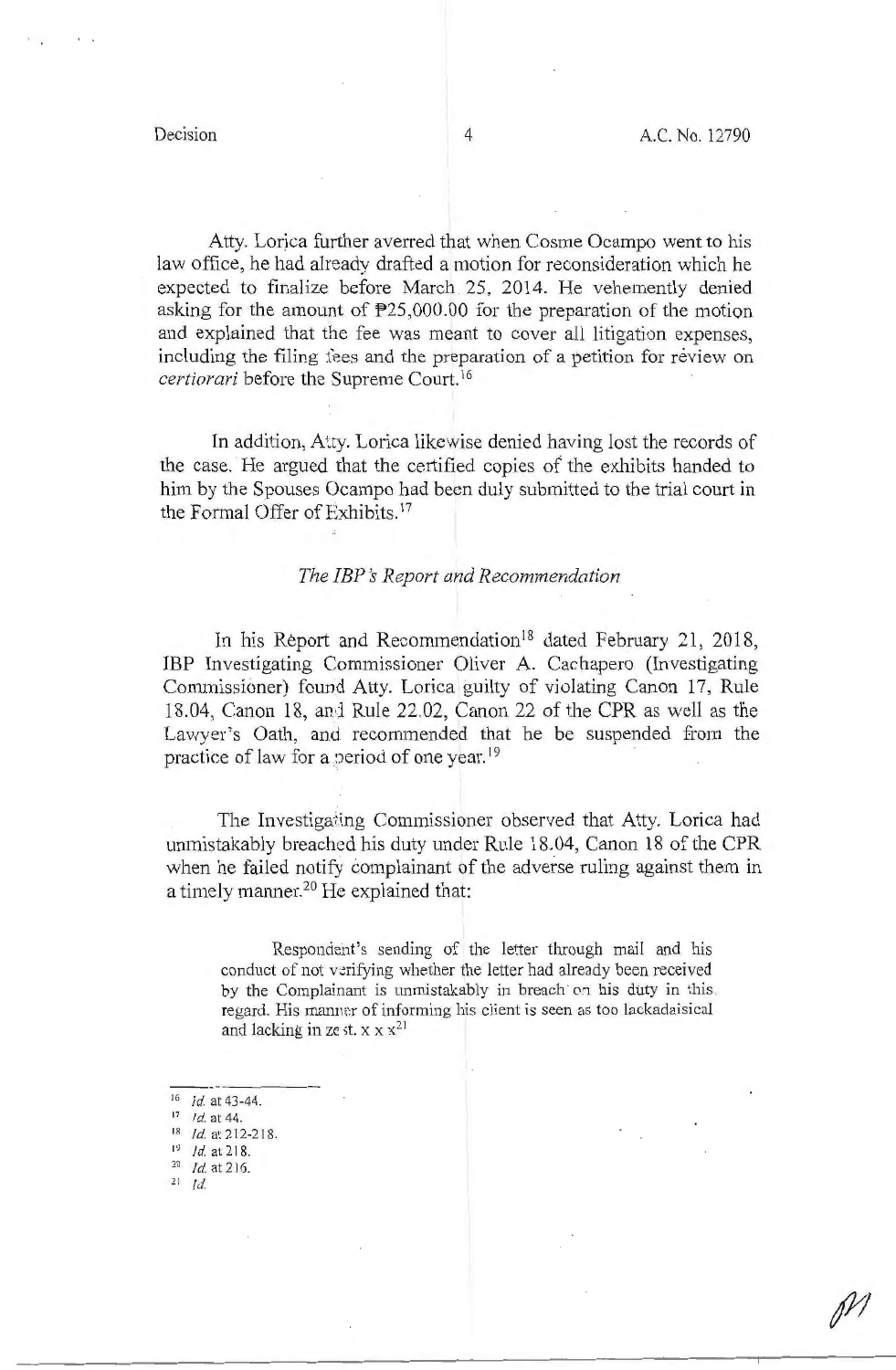The Investigating Commissioner also pointed out that Atty. Lorica's reluctance in preparing the motion for reconsideration until his professional fees were paid constituted a violation of the Lawyer's Oath and Canon 17 of the CPR. 22 Finally, the Investigating Commissioner noted that Atty. Lorica likewise violated Rule 22.02, Canon 22 of the CPR when he belatedly turned over the case records to complainant on a piece-meal basis. 23

In the Resolution<sup>24</sup> dated May 19, 2018, the IBP Board of Governors resolved to adopt the findings of fact and recommendation of the Investigating Commissioner to suspend Atty. Lorica from the practice of law for a period of one year.

Atty. Lorica moved for reconsideration, but the IBP Board of Governors denied the motion per the Resolution<sup>25</sup> dated May 27, 2019.

### *The Issue*

The sole issue for the Court's resolution is whether Atty. Lorica should be administratively sanctioned for the manner in which he handled complainant s case.

### *The Court's Ruling*

After a careful examination of the records, the Court finds Atty. Lorica administratively liable for violation of Canon 17, Rule 18.04, Canon 18, and Rule 22.02, Canon 22 of the CPR as well as the Lawyer's Oath.

### Rule 18.04, Canon 18 of the CPR provides:

Rule  $18.04 - A$  lawyer shall keep the client informed of the status of his case and shall respond within a reasonable time to the client's request for information.

- <sup>22</sup> *Id.* at 217.
- 23 *Id.*

24 *Id.* at 211.

<sup>25</sup>*Id.* at 245.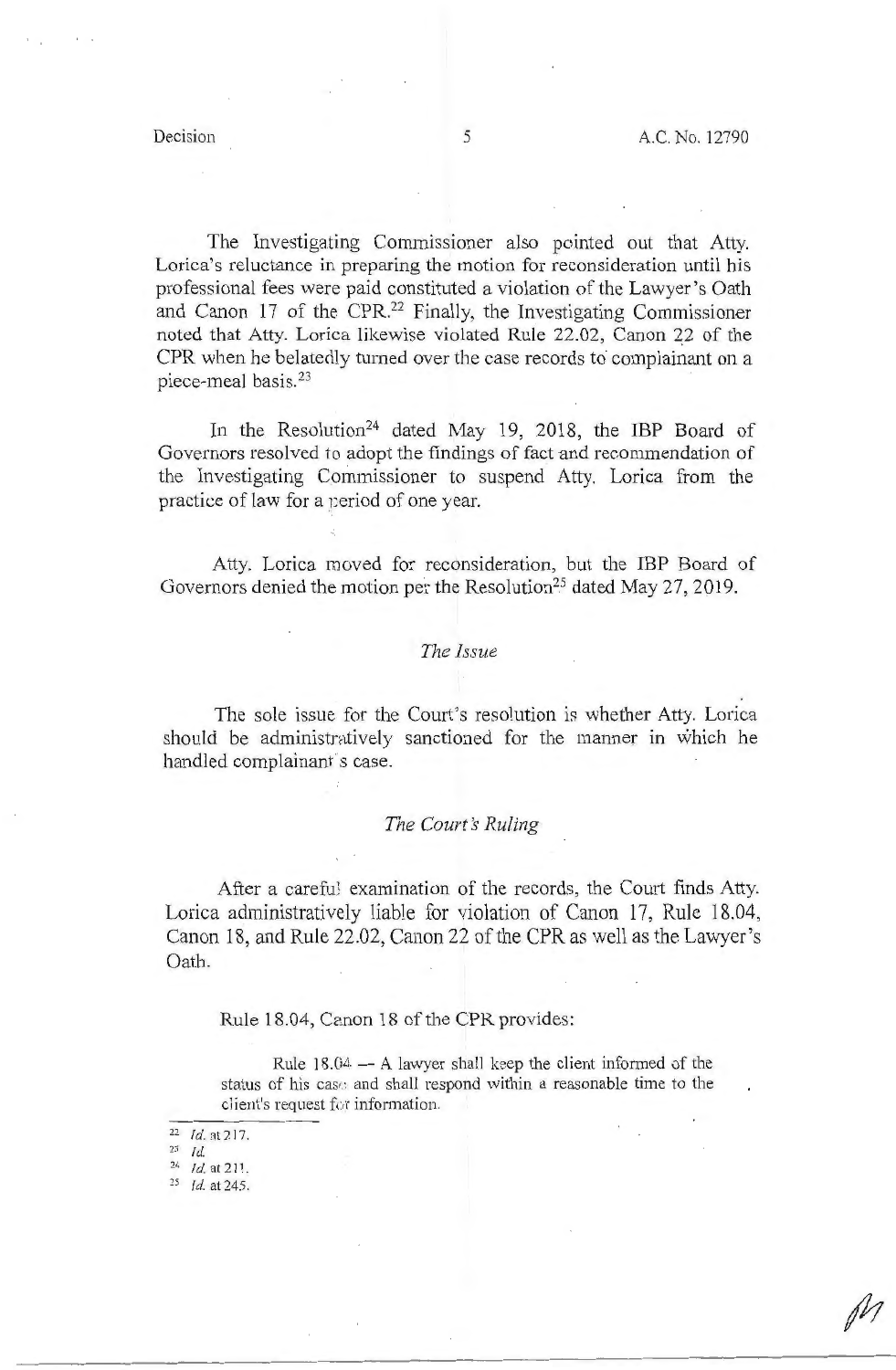"The lawyer's duty to keep his client constantly updated on the developments of his case is crucial in maintaining the client's confidence."26 Since the lawyer-client relationship is one of utmost confidence, it is essential that the lawyer *timely* and *adequately* inform his client of important updates and changes as to the status of his client's case.27

Here, Atty. Lorica opted to inform complainant of the CA Decision by sending a letter through the postal service instead of updating them personally or *via* mobile phone of the status of their case. Given that the correspondence was received by complainant only after thirteen days-or two days before the expiration of the reglementary period for the filing of a motion for reconsideration- there is no question that Atty. Lorica had failed to timely notify complainant of the CA's adverse ruling against her and her husband, in violation of Rule 18.04, Canon 18 of the CPR.

To make matters worse, the records show that Atty. Lorica even asked complainant's husband for the payment of P25,000.00 as his professional fee *prior* to his filing of a motion for reconsideration in their behalf. This left complainant and her husband with no other choice but to look for another counsel despite the meager time left for the filing of their motion with the CA. To be sure, when faced with such dire circumstances, they would not simply decide to engage· a new counsel unless they truly felt that their current counsel was not acting in their best interest. As such, the Court finds Atty. Lorica in breach of his duty under the Lawyer's Oath not to delay any man's cause for money and Canon 17 of the CPR which states:

 $CANON$  17  $- A$  lawyer owes fidelity to the cause of his client and he shall be mindful of the trust and confidence reposed in him.

The Court likewise finds that Atty. Lorica had failed to promptly turnover the case records to complainant upon the severance of his legal services. As the IBP aptly noted, complainant was only able to retrieve some documents, all eit on a piece-meal basis, from Atty. Lorica *after* 

<sup>26</sup> *Mendoza vda. de Robosc: v. Atty. Mendoza, et al.,* 769 Phil. 359, 377(2015).

<sup>&</sup>lt;sup>27</sup> Gabucan v. Atty. Narido, ./r., A.C. No. 12019, September 3, 2019.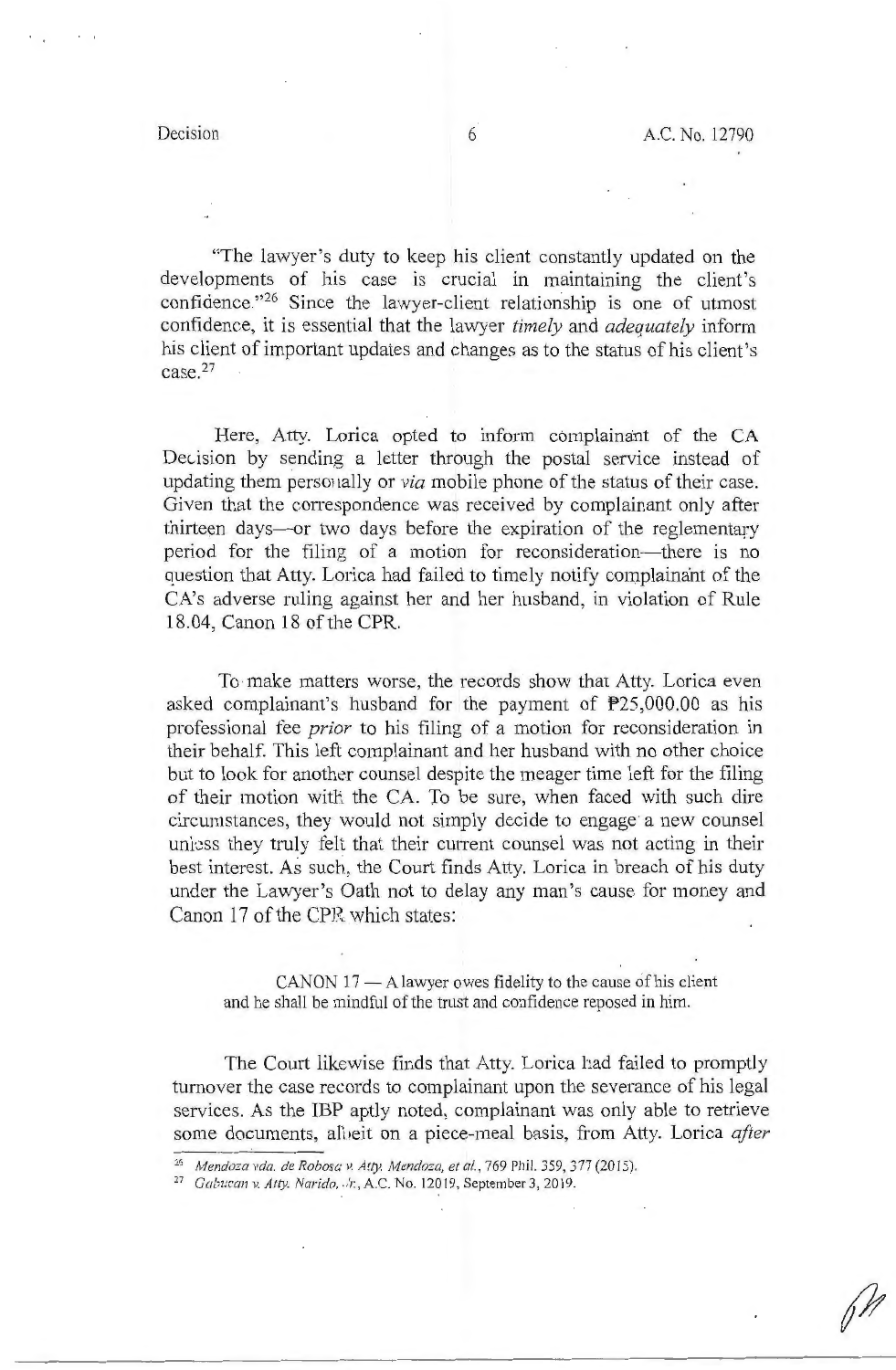the filing of their motion for reconsideration with the CA.<sup>28</sup> This, in itself, constitutes a clear violation of Rule 22.02, C\_anon 22 of the CPR, which provides:

Rule  $22.02 - A$  lawyer who withdraws or is discharged shall, subject to a retainer lien, immediately turn over all papers and property to which the client is entitled, and shall cooperate with his successor in the orderly transfer of the matter, including all information necessary for the proper handling of the matter.

In *Castro, Jr. v. Atty. Malde, Jr.*,<sup>29</sup> the Court suspended the erring lawyer from the practice of law for six months due to his failure to update his client on the case, return the documents entrusted to him upon request, and protect his client's interest with utmost diligence. Guided by the foregoing precedent, the Court now imposes the same penalty upon Atty. Lorica for the above-discussed violations of the Lawyer's Oath and the CPR.

**WHEREFORE,** the Court finds respondent Atty. Jose Q. Lorica IV **GUILTY** of violating Canon 17, Rule 18.04, Canon 18, and Rule 22.02, Canon 22 of the Code of Professional Responsibility as well as the Lawyer's Oath, and hereby **SUSPENDS** him from the practice of law for a period of one (1) year. He is likewise **STERNLY WARNED**  that a repetition of the same or similar acts will be dealt with more severely.

The suspension in the practice of law shall take immediately upon receipt of this Decision by respondent Atty. Jose Q. Lorica IV. He is **DIRECTED** to immediately file a Manifestation to the Court that his suspension has started, copy furnished all courts and quasi-judicial bodies where he has entered his appearance as counsel.

Let copies of this Decision be furnished the Office of the Bar Confidant to be appended to respondent Atty. Jose Q. Lorica IV's personal record, and the Office of the Court Administrator and the Integrated Bar of the Philippines for their information and guidance.

- *<sup>i</sup> R Rolle,,* p. 213.
- A.C. No. 12221, June 10, 2019.